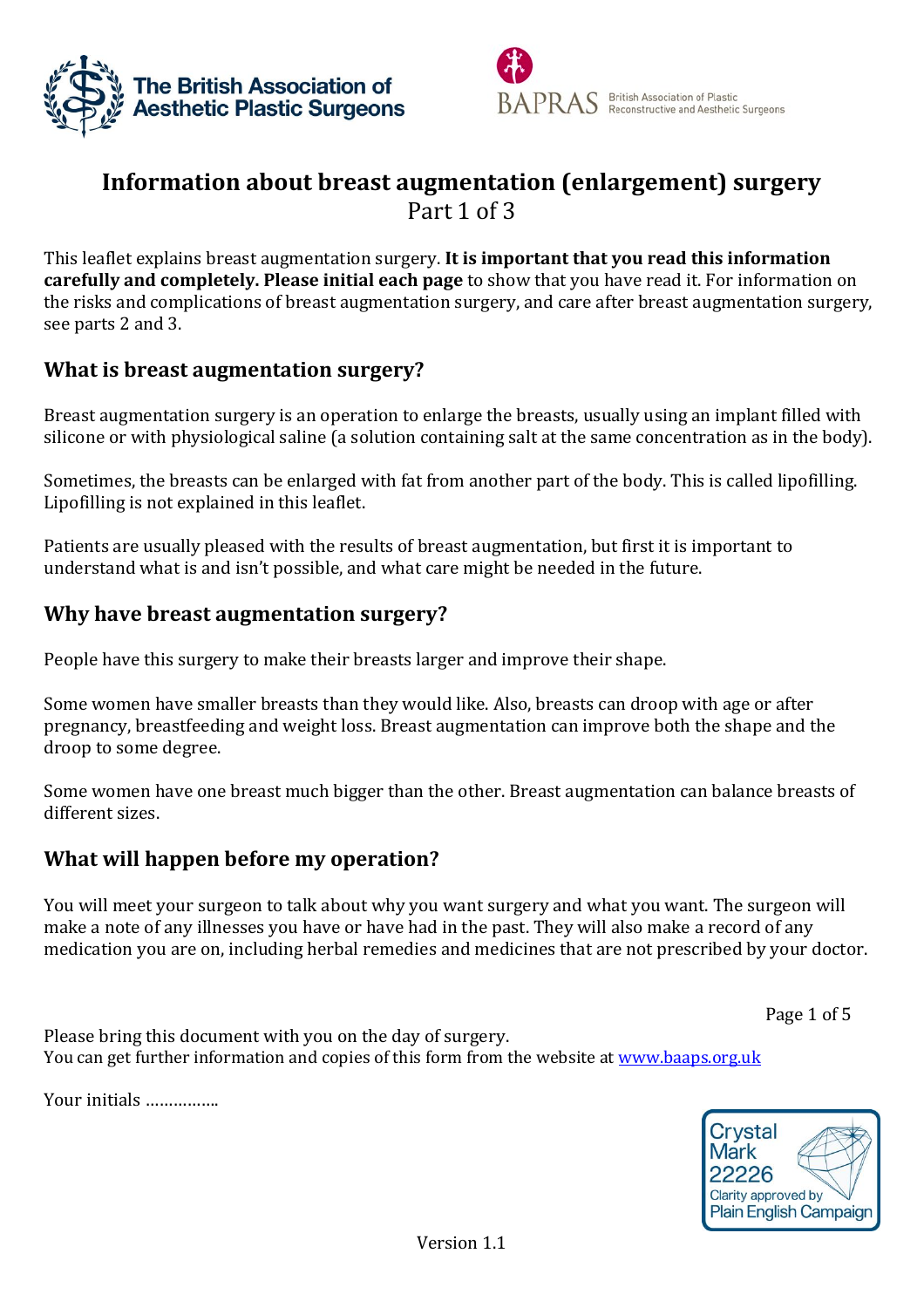



Your surgeon will examine your breasts, and may take some photographs for your medical records. They will ask you if you want to have someone with you, and ask you to sign a consent form for taking, storing and using the photographs. The surgeon may measure your height and weight to make sure that it is safe to do an operation. If you are overweight, or planning to become pregnant, your surgeon may suggest delaying your operation.

# **How is the surgery performed?**

Implants are placed either behind the breast (middle image opposite) or behind the muscle the breast sits on (image on the far right).

Putting implants behind the breast is the simplest option. Putting implants under the muscle gives more padding in very slim women. Your surgeon will discuss which is best for you.







Implants are usually inserted through a cut in the crease under the breast (the inframammary fold). They can also be inserted through a cut in the armpit or around the areola.

Sometimes, a drain (a tube attached to a bottle or bag) is left in to drain away any fluid or blood. This is removed after a day or two on the ward.

### **About the implants**

The outer layer of breast implants is made of silicone or, in some cases, polyurethane. Inside this there is either silicone gel (most common) or saline. Silicone implants usually feel more natural than saline ones, and can have different shapes. Saline-filled implants usually feel less natural, have a greater risk of rippling, and can deflate. Breast implants usually last about 10 years, sometimes less, sometimes more.

Page 2 of 5

Please bring this document with you on the day of surgery. You can get further information and copies of this form from the website at [www.baaps.org.uk](http://www.baaps.org.uk/)

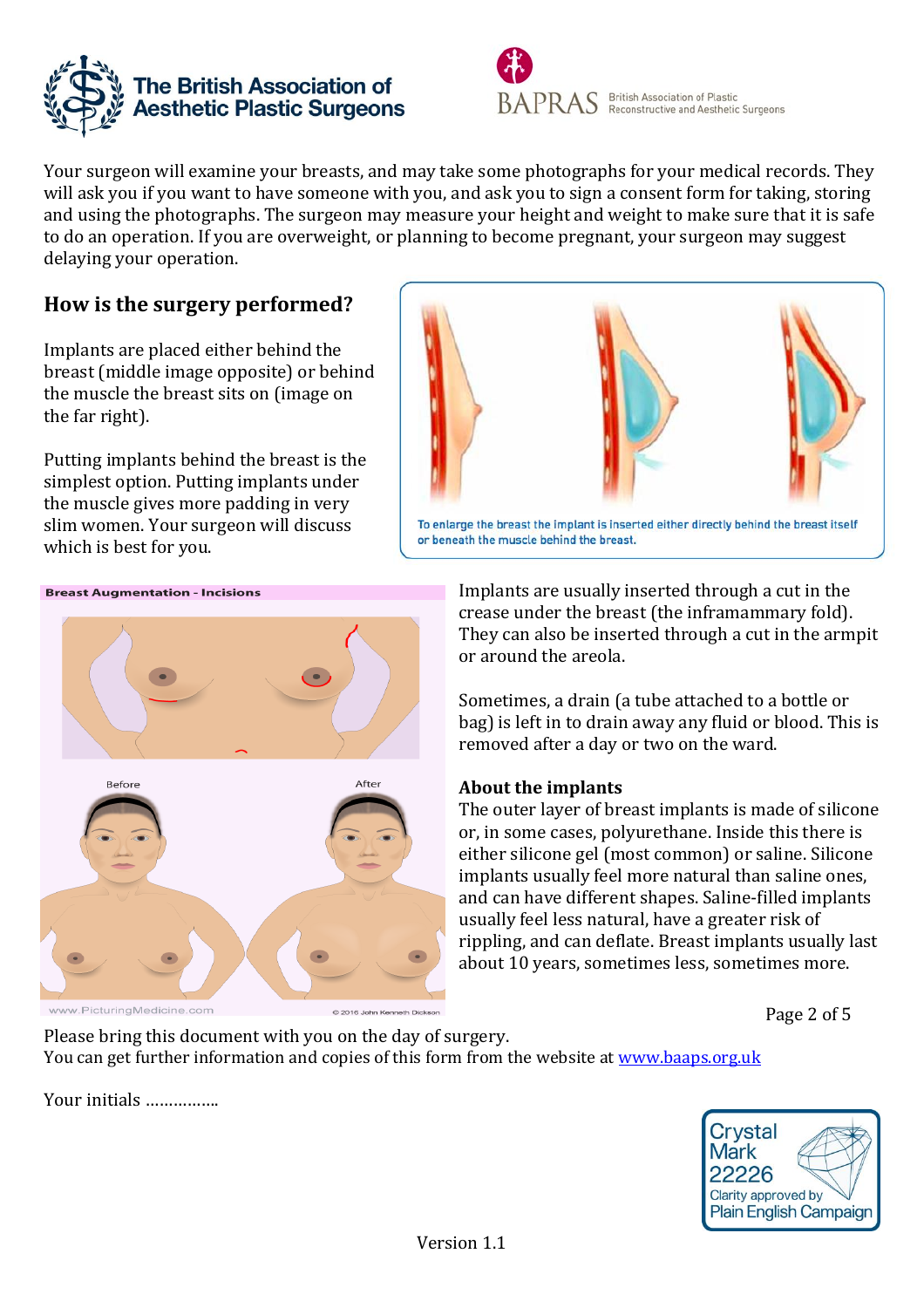



### **Implant size**

The size of implants is given in millilitres (ml), in cubic centimetres (cm<sup>3</sup>) or by weight (grams). When you meet your surgeon before the operation, they will look at your breasts and the size of your ribcage, and check how firm your skin is. They will discuss with you what size of implant will suit you best. Usually, large implants look less natural on slimmer women. Your surgeon will ask you if you want to have someone with you during this examination.

Your surgeon cannot promise you an exact cup size, only a range. Tell your surgeon if you would like to aim for the larger or smaller end of the particular range.

#### **Implant shape**

Implants can be round or teardrop-shaped (anatomical). Round implants are fuller at the top of the breast. With teardrop-shaped implants, you choose the width and height separately.

With both shapes, you can choose for the amount that the implant sticks out (the projection) to be more or less subtle. You and your surgeon will discuss what shape will suit you best.

#### **Is silicone safe?**

Medical silicone is used safely in many medical devices, including breast implants. Your body will form a layer, called a capsule, around the implant. Sometimes, the capsule can thicken and tighten around the implant. This is called capsular contracture and it can change the shape or feel of the breast. If this happens, you might need further surgery to remove the capsule.

Breast augmentation is not linked with breast cancer or other cancers. There have been reports of a condition called anaplastic large cell lymphoma (ALCL) occurring with breast implants, but this is extremely rare and does not seem to be as serious as ALCL occurring in other places.

Over time, some silicone may leak out of the implant. This does not cause ill health, but it might cause lumpiness or pain, and you might need surgery to remove and replace the implant. Over time, the implant may become more noticeable, particularly if it is large.

#### **Do I need a breast uplift?**

Mild droopiness can be improved by breast augmentation surgery. If your breasts are droopy but the right size for you, you can have a breast-uplift operation without an implant. This surgery is called a mastopexy.

Page 3 of 5

Please bring this document with you on the day of surgery. You can get further information and copies of this form from the website at [www.baaps.org.uk](http://www.baaps.org.uk/)

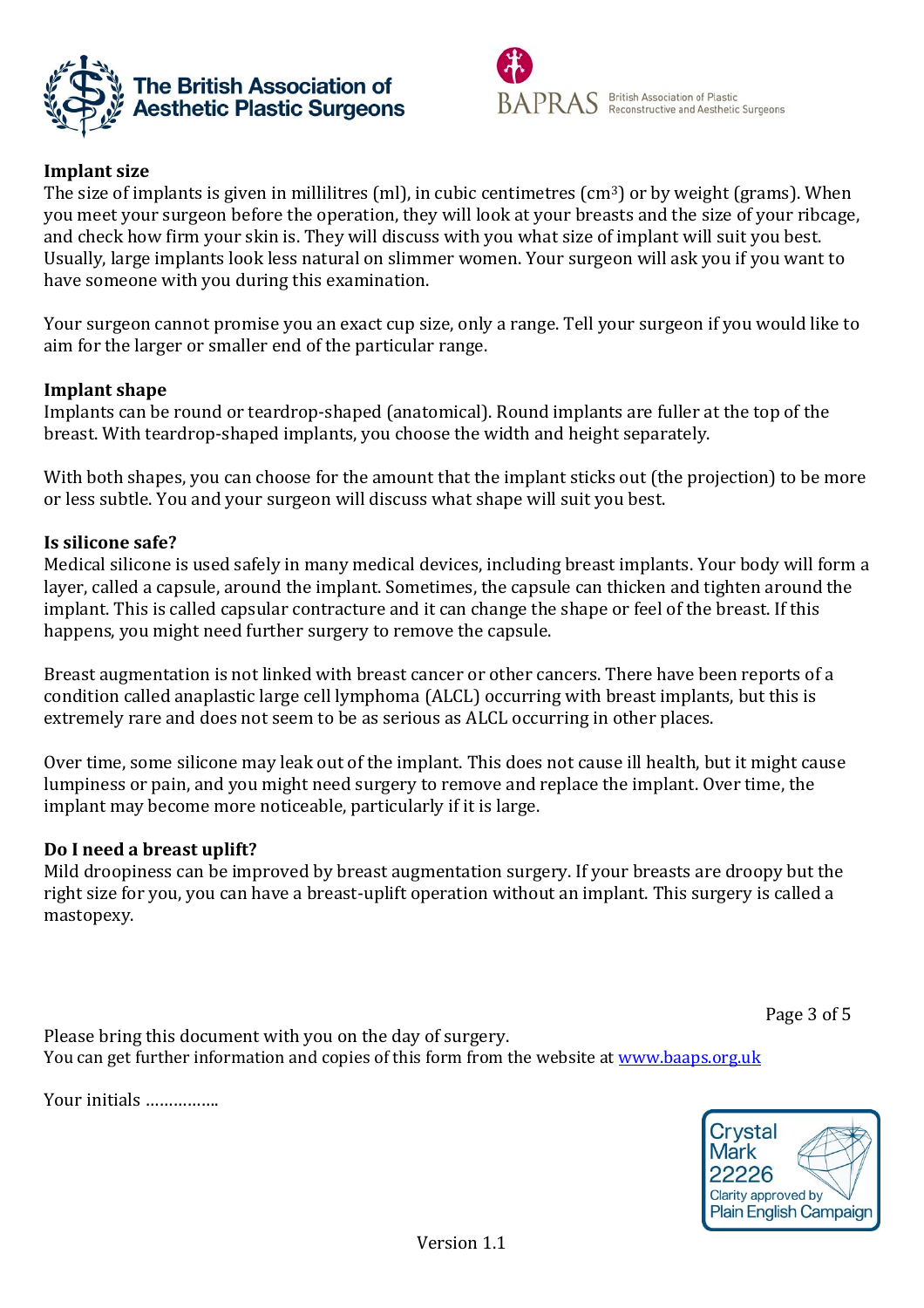



With this surgery, the nipple is lifted and the breast tissue and skin is tightened through cuts around the areola and under the breasts. Sometimes, both implants and lifting are needed, either at the same time or in two separate operations.

# **Choosing a surgeon**

If you decide to have breast augmentation surgery, only go to a surgeon who is properly trained and on the specialist register held by the General Medical Council. They will talk to you about what is possible for you or might give the best results. Members of several different organisations do cosmetic surgery, so your general practitioner (GP) is the best person to advise you on who to see.

You should talk to your surgeon before your operation about when you might need further surgery to have the implants replaced. You should also discuss how to pay.

Breast augmentation is a lifetime commitment. You must be sure that you are making the right choice, and understand the implications of the surgery. You might need more surgery in the future to keep up the results of the breast augmentation, and you should be prepared for this, personally and financially.

Nobody needs an urgent breast augmentation. If you are not given time to think about it, you should look elsewhere.

# **How can I help my operation be a success?**

Be as healthy as possible. It is important to keep your weight steady with a good diet and regular exercise. Your GP can give you advice on this.

If you smoke, stopping at least six weeks before the operation will help to reduce the risk of complications. Do not worry about removing hair near where cuts will be made, but do have a bath or shower during the 24 hours before your operation to make sure that the area is as clean as possible.

# **To find out more, visit the websites below.**

### **Information on cosmetic surgery**

[www.baaps.org.uk/safety-in-surgery](http://www.baaps.org.uk/safety-in-surgery) www.bapras.org.uk/public/patient-information/cosmetic-surgery/considering-cosmetic-surgery www.gov.uk/government/news/recommendations-to-protect-people-who-choose-cosmetic-surgery

Page 4 of 5

Please bring this document with you on the day of surgery. You can get further information and copies of this form from the website at [www.baaps.org.uk](http://www.baaps.org.uk/)